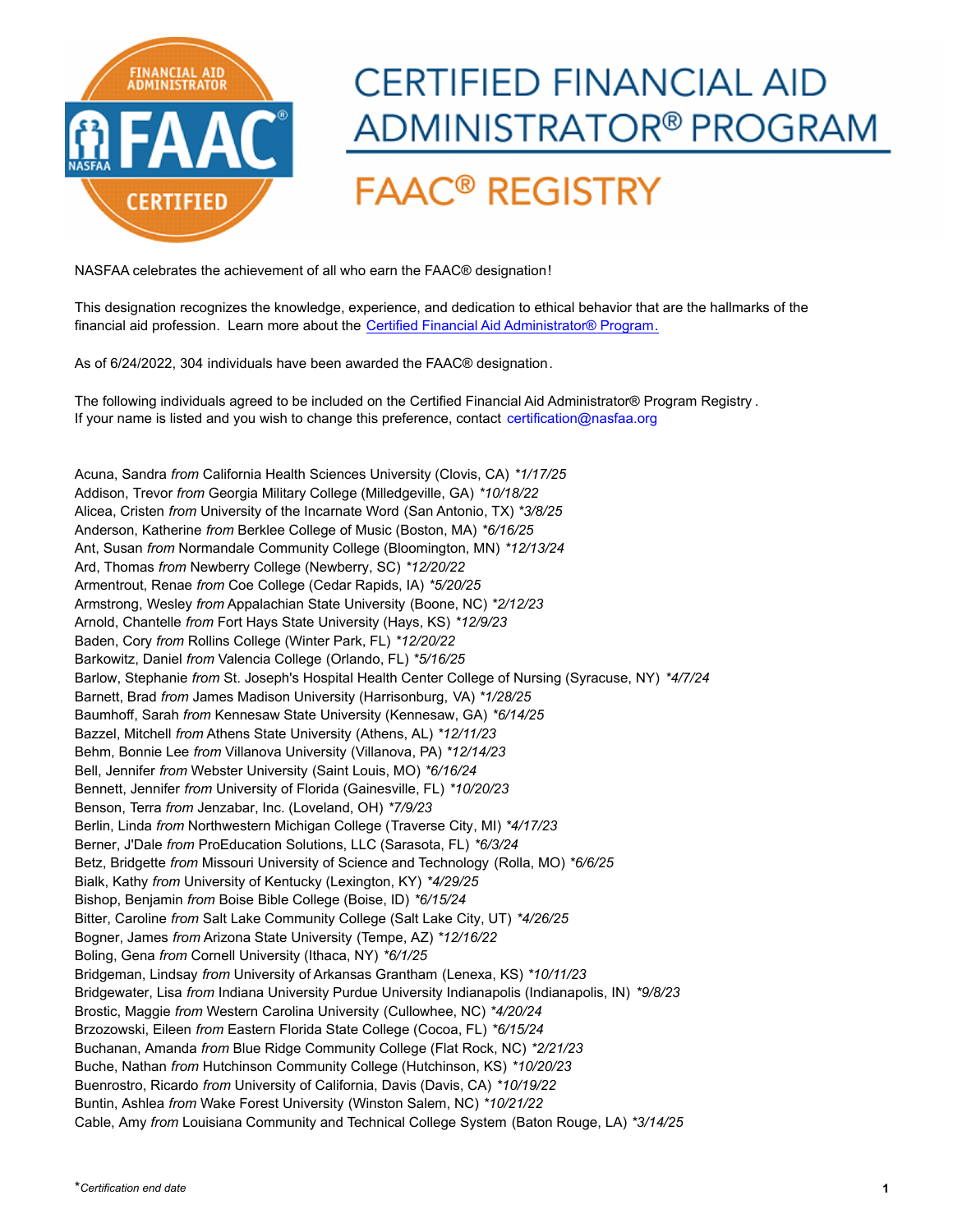Cage, John *from* Augustana College Rock Island (Rock Island, IL) *\*6/13/25* Calvert, Heather *from* Black Hawk College (Moline, IL) *\*5/20/25* Carrell, Kelly *from* The University of Iowa (Iowa City, IA) *\*3/14/25* Cederberg, Alisha *from* Kalamazoo Valley Community College (Kalamazoo, MI) *\*10/17/22* Cellitti, Meredith *from* McClintock & Associates, P.C. (Bridgeville, PA) *\*12/3/23* Chandra, Prem *from* Virginia Polytechnic Institute & State University (Blacksburg, VA) *\*2/23/23* Chatman, Christal *from* Montgomery County Community College (Blue Bell, PA) *\*4/19/23* Chou, Vanda *from* University of North Carolina at Chapel Hill (Chapel Hill, NC) *\*6/8/24* Christensen, Rocky *from* Johnson University (Knoxville, TN) *\*6/15/23* Cloutier, Barbara *from* Feather River College (Quincy, CA) *\*9/1/23* Comerota, Mary *from* Lone Star College System Office (Houston, TX) *\*2/15/23* Conrad, Katie *from* Florida International University (Miami, FL) *\*2/20/23* Cordell, Michelle *from* NorthWest Arkansas Community College (Bentonville, AR) *\*10/7/23* Cornelius, Amanda *from* Northern Arizona University (Flagstaff, AZ) *\*7/19/23* Cozzocrea, Rebecca *from* Fulton-Montgomery Community College (Johnstown, NY) *\*2/10/23* Cravotta, Kimberly *from* McClintock & Associates, P.C. (Bridgeville, PA) *\*7/10/23* Cross, Robert *from* ECMC Education Group (Tampa, FL) *\*10/10/22* Crossland, Shannon *from* Frank Phillips College (Borger, TX) *\*3/29/25* Crye, Elizabeth *from* The University of Tennessee Southern (Pulaski, TN) *\*3/9/25* Cunningham, Julia *from* Winthrop University (Rock Hill, SC) *\*3/2/24* Curtin, Valerie *from* Helena College University of Montana (Helena, MT) *\*6/12/24* Curtis, Patricia *from* Glendale Community College (Glendale, AZ) *\*7/19/23* Dailey, Carla *from* Norfolk State University (Norfolk, VA) *\*4/19/24* Daisy, Jennifer *from* Neosho County Community College (Ottawa, KS) *\*2/11/23* Davenport, Bethany *from* Mount Mercy University (Cedar Rapids, IA) *\*6/12/23* Davis, W. Bryson *from* Western Kentucky University (Bowling Green, KY) *\*1/19/25* De La Torre, Danielle *from* Newberry College (Newberry, SC) *\*4/18/23* Delbridge, Kristina *from* Indiana University-Purdue University Indianapolis (Indianapolis, IN) *\*12/4/23* DeLonis, Alex *from* Wabash College (Crawfordsville, IN) *\*9/24/24* Demchak, Catherine *from* McClintock & Associates, P.C. (Bridgeville, PA) *\*2/24/23* Derrick, Joseph *from* University of South Carolina (Columbia, SC) *\*12/7/23* Diana, Louisa *from* Gonzaga University (Spokane, WA) *\*6/13/25* Dill, Marian *from* Lee University (Cleveland, TN) *\*9/29/24* Dillon, Anastacia *from* Lewis & Clark College (Portland, OR) *\*5/26/25* Dinges, Danielle *from* Miles Community College (Miles City, MT) *\*3/17/25* Disla-Hernandez, Evelyn *from* DeSales University (Center Valley, PA) *\*10/18/22* Dixon, Jocelyn *from* North Georgia Technical College (Clarkesville, GA) *\*7/21/24* Domingo, Shawn *from* Ohlone College (Fremont, CA) *\*4/18/23* Donderewicz, David *from* Pima County Community College District (Tucson, AZ) *\*12/14/22* Downey, Lisa *from* Mohave Community College (Kingman, AZ) *\*12/9/22* Drabik, Brian *from* Northwestern University (Evanston, IL) *\*6/3/24* Edens, Ashley *from* College Raptor (Iowa City, IA) *\*6/12/25* Edens, Jason *from* Austin Community College (Austin, TX) *\*12/10/23* Eidson, Kristi *from* Brescia University (Owensboro, KY) *\*10/9/23* Elgersma, Ardie *from* Henderson State University (Arkadelphia, AR) *\*9/7/23* Elliott, Rosalind *from* University of South Carolina (Columbia, SC) *\*12/15/24* Erwin, Anthony *from* NASFAA - Blue Icon Advisors, LLC (Washington, DC) *\*10/18/22* Evans, Suzanne *from* St. Johns River State College (Palatka, FL) *\*12/3/24* Everitt, Sarah *from* Gonzaga University (Spokane, WA) *\*5/16/25* Fagan-Murdock, Calette *from* Monroe College New Rochelle Campus (New Rochelle, NY) *\*9/29/24* Faith, Helen *from* University of Wisconsin - Madison (Madison, WI) *\*6/9/25* Falduto, Matt *from* Kirkwood Community College (Cedar Rapids, IA) *\*9/28/24* Felcyn, Christina *from* Oakland Community College (Auburn Hills, MI) *\*2/21/23* Ferguson, Nancy *from* University of Georgia (Athens, GA) *\*5/31/25* Fernandes, Carrie *from* University of Connecticut (Storrs, CT) *\*6/8/24* Fishkind, Robert *from* Texas A&M University (College Station, TX) *\*6/7/23* Fishman, Amanda *from* Indiana University-Purdue University Indianapolis (Indianapolis, IN) *\*5/13/25* Flake, Rebecca *from* Cooley LLP (Washington, DC) *\*6/12/24* Flipse, Vanessa *from* Fort Hays State University (Hays, KS) *\*10/11/22* Flogaites, Jessica *from* University of Pittsburgh (Pittsburgh, PA) *\*6/13/23*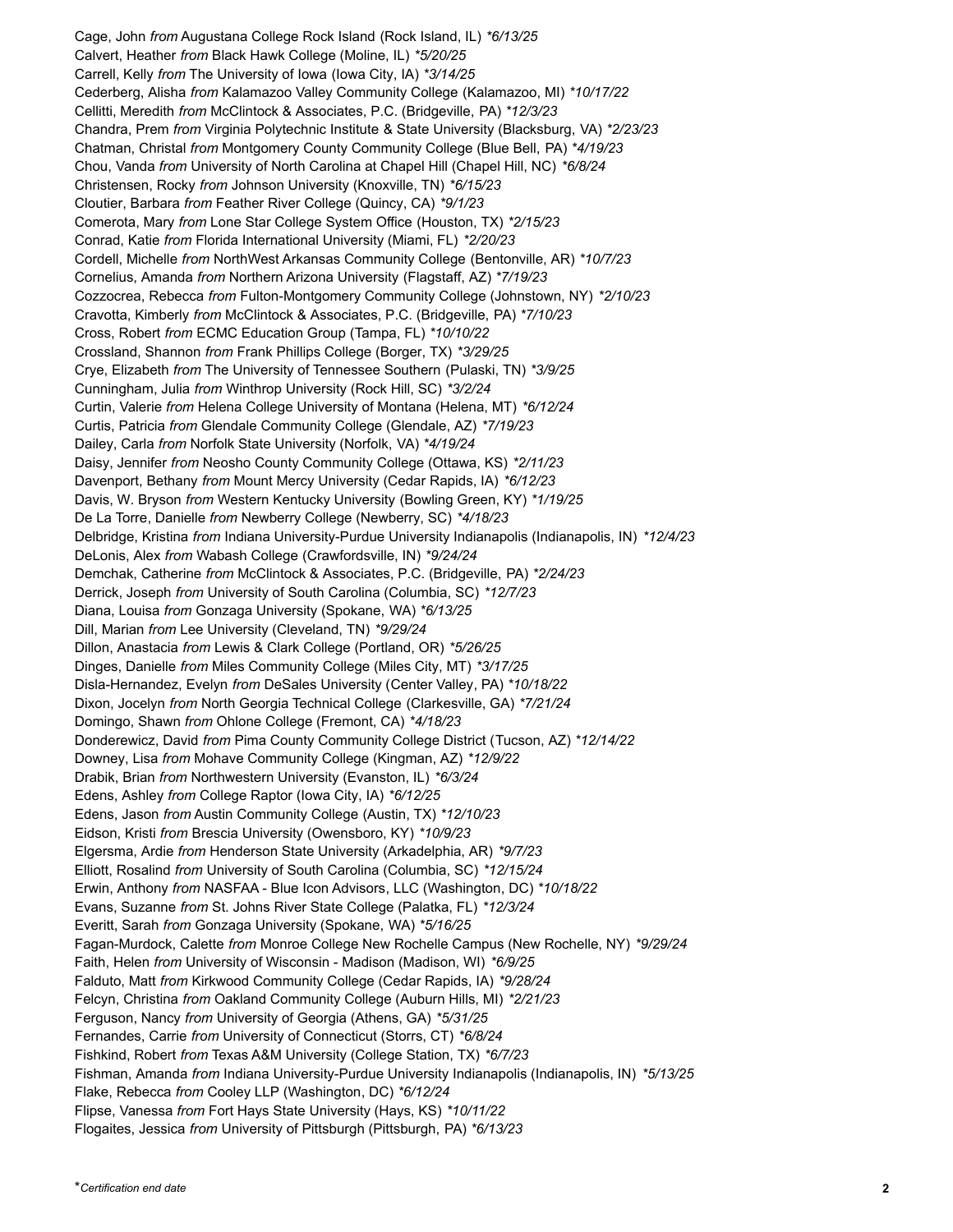Fogel, Andrew *from* Washburn University of Topeka (Topeka, KS) *\*12/15/24* Forgie, Christine *from* Sussex County Community College (Newton, NJ) *\*4/7/23* Freels, Ean *from* Ellucian (Reston, VA) *\*12/17/22* Freestone, Sarah *from* Grand View University (Des Moines, IA) *\*7/16/24* Frey, Alicia *from* West Virginia Northern Community College (Wheeling, WV) *\*2/25/24* Fuller, Deanna *from* University of Missouri (Columbia, MO) *\*6/15/23* Gable, Jill *from* Rush University (Chicago, IL) *\*3/8/24* Gaddis, Glendi *from* Clark College (Vancouver, WA) *\*6/12/23* Gallagher, Shannon *from* Bowdoin College (Brunswick, ME) *\*2/22/23* Garman, Stephen *from* Missouri State University (Springfield, MO) *\*6/12/23* Garrett, Lisa *from* Georgia Highlands College Cartersville Campus (Cartersville, GA) *\*4/14/25* Gasparato, Jean *from* University of South Carolina (Columbia, SC) *\*10/21/23* Gdowski, Lisa *from* Central Community College Columbus Campus (Columbus, NE) *\*7/8/23* Gearhart, Gregory *from* Messiah University (Mechanicsburg, PA) *\*1/26/25* Gilliam, Glenna *from* Arkansas Colleges of Health Education (Fort Smith, AR) *\*6/8/24* Goff, Sheri *from* Glenville State College (Glenville, WV) *\*6/9/25* Greene, Aesha *from* University of North Carolina at Chapel Hill (Chapel Hill, NC) *\*7/9/23* Greene, Ashlie *from* National University (La Jolla, CA) *\*10/9/23* Greider, Lauren *from* Indiana University-Purdue University Indianapolis (Indianapolis, IN) *\*5/18/25* Grunden, Cynthia *from* Powers, Pyles, Sutter & Verville, P.C. (Washington, DC) *\*4/14/25* Haberman, Melissa *from* University of Wisconsin - Platteville (Platteville, WI) *\*10/18/22* Haight, Timothy *from* Swarthmore College (Swarthmore, PA) *\*12/13/23* Hall Lewis, Heather *from* University of Portland (Portland, OR) *\*6/1/25* Hammontree, Andrew *from* Francis Tuttle Technology Center (Oklahoma City, OK) *\*5/20/25* Hanlon, Erin *from* Labouré College of Healthcare (Milton, MA) *\*4/13/24* Hansen, Sherry *from* University of Arkansas Grantham (Lenexa, KS) *\*9/27/24* Hare, Michelle *from* Winthrop University (Rock Hill, SC) *\*2/20/23* Harmon, Suzanne *from* Southern State Community College (Hillsboro, OH) *\*10/16/22* Harvey, Andrew *from* Garrett College (Mc Henry, MD) *\*10/14/23* Hatcher, Kristopher *from* Gulf Coast State College (Panama City, FL) *\*12/22/22* Hawkins, Philip *from* Columbus State University (Columbus, GA) *\*5/16/25* Haynes, Keely *from* Christopher Newport University (Newport News, VA) *\*8/27/23* Hickey, Jane *from* Retired from the University of Maryland, Baltimore County (Annapolis, MD) *\*7/21/23* Hicks, Brenda *from* Southwestern College (Winfield, KS) *\*1/19/25* Hoey, Luke *from* McClintock & Associates, P.C. (Bridgeville, PA) *\*2/24/23* Holman, Sara Beth *from* The College Board (New York, NY) *\*4/5/25* Hopper, Darla *from* Saint Mary-of-the-Woods College (Saint Mary-Of-The-Woods, IN) *\*4/15/23* Hopper, Lisa *from* National Park College (Hot Springs, AR) *\*10/9/23* Houser, Amy *from* Saint Mary-of-the-Woods College (Saint Mary-Of-The-Woods, IN) *\*3/6/25* Huggins, Regina *from* Wake Technical Community College (Raleigh, NC) *\*4/21/24* Huiner, Brandon *from* Workday (Pleasanton, CA) *\*4/19/23* Hurley, Deirdre *from* North Shore Community College (Danvers, MA) *\*4/15/25* Hussey, Leigh Ann *from* University of West Georgia (Carrollton, GA) *\*5/13/25* Imes, Jean *from* College of Central Florida (Ocala, FL) *\*4/25/23* Jacobsen, Amanda *from* Salt Lake Community College (Salt Lake City, UT) *\*4/26/25* Jacobson, Timothy *from* Financial Aid Services (Atlanta, GA) *\*7/23/24* James, Penny *from* Nebraska Methodist College (Omaha, NE) *\*6/13/24* Jarrett, Jayme *from* Ohio Northern University (Ada, OH) *\*5/24/25* Jensen, Kevin *from* Cornell University (Ithaca, NY) *\*4/19/24* Johns, Sheila *from* Western Nebraska Community College (Scottsbluff, NE) *\*5/16/25* Johnson, Darcy *from* Emporia State University (Emporia, KS) *\*4/1/25* Johnson, G. Michael *from* Blue Icon Advisors, NASFAA Consulting (Washington, DC) *\*5/17/25* Johnson, Ginny *from* Columbia College Chicago (Chicago, IL) *\*2/11/23* Johnson, Leanne *from* Blinn College, Bryan Campus (Bryan, TX) *\*2/21/23* Jones, Catherine *from* Western Michigan University Homer Stryker M.D. School of Medicine (Kalamazoo, MI) *\*12/6/23* Jones, Jeremy *from* Walsh College of Accountancy and Business Administration (Troy, MI) *\*4/21/24* Jones, Loretta *from* ECPI University (Virginia Beach, VA) *\*5/26/25* Jones, Sivia *from* Tidewater Community College (Norfolk, VA) *\*6/13/24* Jones, Tara *from* Broward College (Fort Lauderdale, FL) *\*2/19/24* Jovell, Kristi *from* Middlebury College (Middlebury, VT) *\*5/24/25*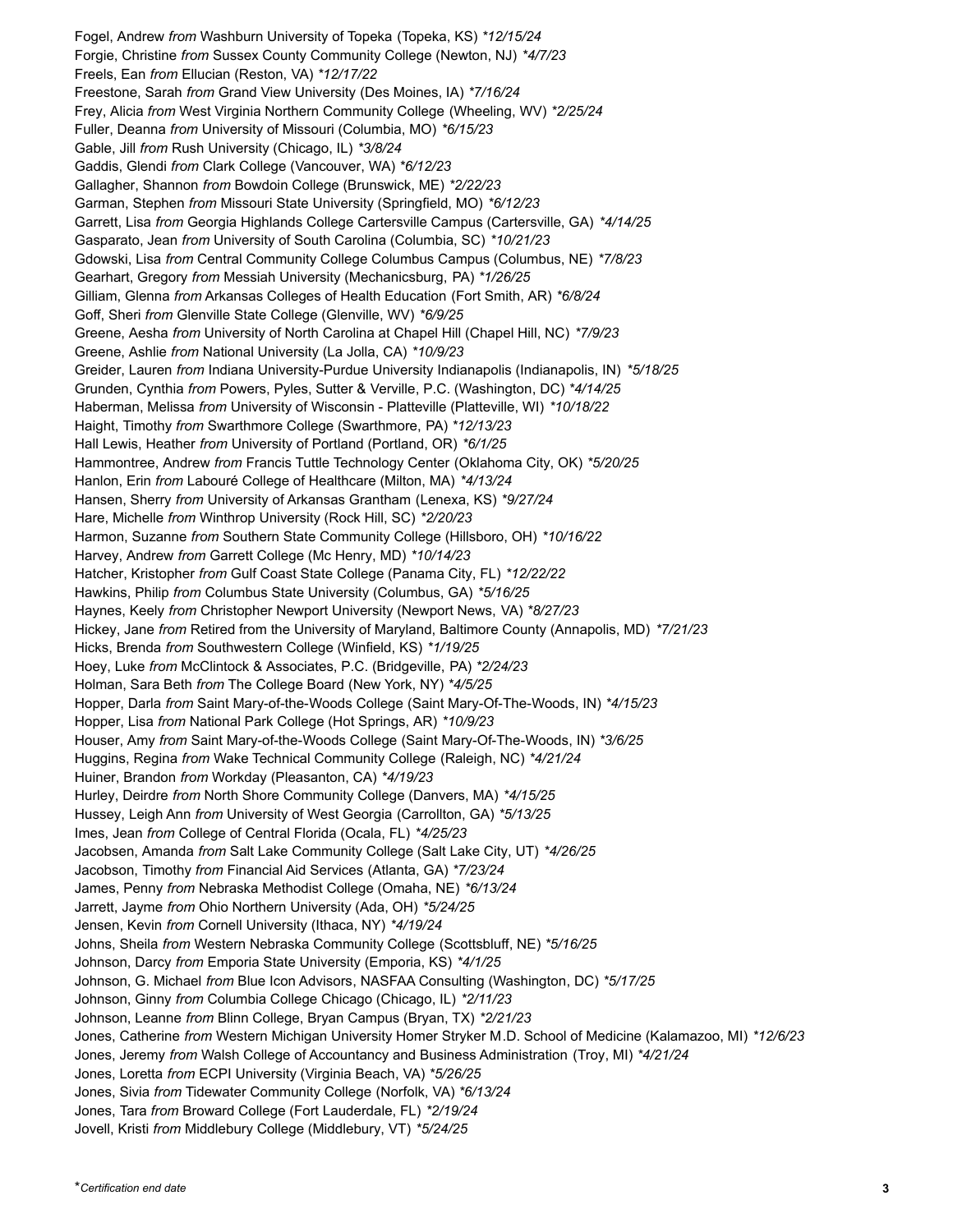Keenan, Rebecca *from* The College Board (New York, NY) *\*3/8/25* Kirksey, Matthew *from* Stark State College (North Canton, OH) *\*7/28/24* Kitkaeva, Olga *from* Jenzabar, Inc. (Harrisonburg, VA) *\*1/17/25* Knighten, Debra *from* Dallas College (Irving, TX) *\*6/16/24* Koerner, Carissa *from* University of Sioux Falls (Sioux Falls, SD) *\*12/9/23* Kohler, Patti *from* Western Governors University (Salt Lake City, UT) *\*3/3/24* Kovalick, Heidi *from* Rowan University (Glassboro, NJ) *\*5/17/25* Krause, Karen *from* University of Texas at Arlington (Arlington, TX) *\*5/31/25* Krehbiel, Brenda *from* Central Methodist University (Fayette, MO) *\*12/11/23* Kreutter, Tayler *from* Mount Holyoke College (South Hadley, MA) *\*4/20/24* Lamb, Christina *from* University of Florida (Gainesville, FL) *\*2/24/23* Lambie, Sara *from* Indiana University-Purdue University Indianapolis (Indianapolis, IN) *\*4/17/23* Lamborn, Kim *from* University of Health Sciences and Pharmacy (St. Louis, MO) *\*12/14/23* Lane, Sadonia *from* Tabor College (Hillsboro, KS) *\*6/11/23* Leafgreen, Melet *from* University of Texas Southwestern Medical Center (Dallas, TX) *\*3/17/25* Ledwich, Lacey *from* Wichita State University-Campus of Applied Sciences and Technology (Wichita, KS) *\*7/8/23* Lee, Holly *from* Northern Oklahoma College (Tonkawa, OK) *\*4/10/23* Lee, Katrina *from* Wayne Community College (Goldsboro, NC) *\*9/6/23* Lesiewicz, Melissa *from* Mott Community College (Flint, MI) *\*2/12/23* Leslie, Howard *from* Berkeley College (Woodland Park, NJ) *\*3/11/25* Lewis, Lori *from* Duke University (Durham, NC) *\*6/3/25* Linders, Annette *from* Glendale Community College (Glendale, AZ) *\*6/5/23* Lockhart, Janet *from* Pepperdine University (Malibu, CA) *\*2/19/24* Lubbers, Tony *from* University of Central Missouri (Warrensburg, MO) *\*6/1/23* Lynn, Tristan *from* Iowa College Student Aid Commission (Des Moines, IA) *\*7/27/24* MacDonald, Donna *from* Valencia College (Orlando, FL) *\*4/21/24* Maddux-Jackson, Dominique *from* J. Sargeant Reynolds Community College (Richmond, VA) *\*6/2/25* Mapes, Christi *from* University of Utah (Salt Lake City, UT) *\*10/10/22* Martinez, Jerry *from* Colorado School of Mines (Golden, CO) *\*7/28/24* Matchefts, Samantha *from* University of Missouri - St. Louis (Saint Louis, MO) *\*6/16/25* Mayfield, Charles *from* Northwest Missouri State University (Maryville, MO) *\*12/9/22* McDowell, Steven *from* Connecticut State Community Colleges (New Britain, CT) *\*1/25/25* McGraw, Jennifer *from* Washburn University of Topeka (Topeka, KS) *\*12/14/24* Mckenzie, Vandeen *from* Embry-Riddle Aeronautical University (Daytona Beach, FL) *\*4/10/23* McMillin, Nicole *from* Idaho College of Osteopathic Medicine (Meridian, ID) *\*4/15/24* McNier, Michelle *from* Alma College (Alma, MI) *\*6/3/25* Mealy, Stephanie *from* Milwaukee School of Engineering (Milwaukee, WI) *\*7/13/23* Medina, Solomon *from* University of Houston University Park (Houston, TX) *\*5/11/25* Meek, Laura *from* Columbus College of Art & Design (Columbus, OH) *\*5/10/25* Meeker, Kimberly *from* North Central Missouri College (Trenton, MO) *\*10/8/23* Mendoza, Sylvia *from* Hudson County Community College (Jersey City, NJ) *\*10/12/22* Meyers, Kari *from* College of Western Idaho (Nampa, ID) *\*5/24/25* Meyers, Val *from* Michigan State University (East Lansing, MI) *\*6/4/23* Middleton, Deana *from* University of Southern Mississippi (Hattiesburg, MS) *\*7/10/23* Millard, Cristi *from* Salt Lake Community College (Salt Lake City, UT) *\*1/26/25* Miller, Jonah *from* Appalachian State University (Boone, NC) *\*2/24/23* Miller, Stephanie *from* Central Alabama Community College (Alexander City, AL) *\*4/9/23* Moffat, Heather *from* CampusLogic Powered By Ellucian (Chandler, AZ) *\*6/15/23* Moore, Matthew *from* Sinclair Community College (Dayton, OH) *\*3/7/25* Morrone, Anthony *from* Nevada State College (Henderson, NV) *\*5/16/25* Munro, Ashley *from* University of Alaska Fairbanks (Fairbanks, AK) *\*2/1/25* Muraco, Shannon *from* McClintock & Associates, P.C. (Bridgeville, PA) *\*6/8/23* Murray, Allison *from* University of Wyoming (Laramie, WY) *\*12/9/24* Mwango, Kamia *from* Santa Fe College (Gainesville, FL) *\*4/10/23* Nash, Karla *from* Community College of Denver (Denver, CO) *\*10/15/23* Nazworth, Susan *from* South Plains College (Levelland, TX) *\*2/16/23* Neal, Nicole *from* Shawnee State University (Portsmouth, OH) *\*7/19/24* Newman, Sadie *from* Ozarks Technical Community College (Springfield, MO) *\*6/13/23* Nickel, Angela *from* Florida State College at Jacksonville (Jacksonville, FL) *\*7/17/23* North, Joshua *from* Bridgewater College (Bridgewater, VA) *\*5/6/25*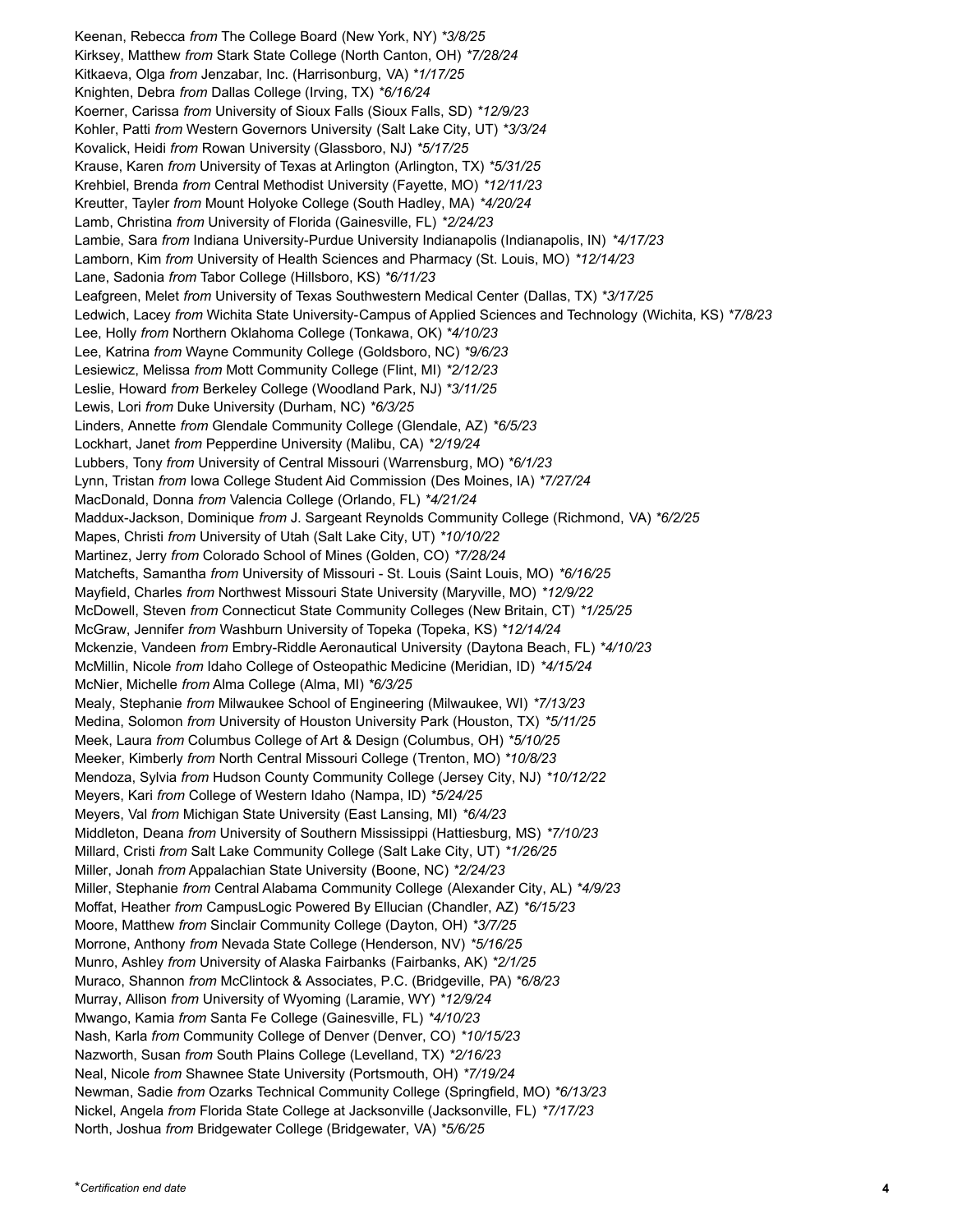Oliver, Sharon *from* North Carolina Central University (Durham, NC) *\*5/19/25* Olson, Chad *from* Iowa State University (Ames, IA) *\*6/12/25* Opgenorth, Timothy *from* University of Wisconsin - Milwaukee (Milwaukee, WI) *\*8/26/23* Osborn, Emily *from* Northwestern University Chicago Campus (Chicago, IL) *\*12/10/22* Parshall, Julie *from* University of Alaska Fairbanks (Fairbanks, AK) *\*4/18/25* Patenaude, Heather *from* Mohave Community College (Kingman, AZ) *\*10/21/22* Peachey, Cindy *from* University of South Carolina (Columbia, SC) *\*10/21/23* Pech, Kelli *from* Upper Iowa University (Fayette, IA) *\*4/17/23* Perkins, Myrna *from* Barton Community College (Great Bend, KS) *\*4/19/24* Perry, Melissa *from* Piedmont Technical College (Greenwood, SC) *\*10/11/22* Phillips, Amber *from* Indiana University-Purdue University Indianapolis (Indianapolis, IN) *\*2/26/24* Phillips, Faith *from* Central Ohio Technical College (Newark, OH) *\*4/25/25* Prater, Kelly *from* Amarillo College (Amarillo, TX) *\*10/17/22* Prewett, Nicholas *from* Stony Brook University (Stony Brook, NY) *\*4/29/25* Price, JoEllen *from* Houston Community College (Houston, TX) *\*9/26/24* Puckett, Andrea *from* Illinois Eastern Community Colleges (Olney, IL) *\*6/10/23* Quinn, James *from* John Tyler Community College (Chester, VA) *\*6/12/23* Ramsey, Kathleen *from* Colby Community College (Colby, KS) *\*4/14/23* Rayner, Jill *from* University of North Georgia (Dahlonega, GA) *\*4/21/24* Reece, Tammy *from* Kansas City Kansas Community College (Kansas City, KS) *\*4/15/24* Reed, Kimberly *from* Woodland Community College (Woodland, CA) *\*8/30/23* Richards, Erin *from* South Dakota School of Mines & Technology (Rapid City, SD) *\*4/16/24* Richards, Tracey *from* Lehigh Carbon Community College (Schnecksville, PA) *\*6/4/24* Rihl Lewinsky, Elizabeth *from* Saint Joseph's University (Philadelphia, PA) *\*6/21/25* Rinehart, Melanie *from* Seminole State College (Seminole, OK) *\*5/6/25* Robinson, Anafe *from* Pierce College (Woodland Hills, CA) *\*9/2/23* Rodriguez, Christopher *from* Rowan College South Jersey Cumberland Campus (Vineland, NJ) *\*5/5/25* Ross, Jeannine *from* Thomas College (Waterville, ME) *\*4/14/25* Roszell, Janette *from* Georgia Gwinnett College (Lawrenceville, GA) *\*12/9/22* Ruehlman, Karen *from* Kennesaw State University (Kennesaw, GA) *\*6/12/24* Ruiz, Melanie *from* Bellevue College (Bellevue, WA) *\*4/11/25* Runion, Patricia *from* Manhattan Christian College (Manhattan, KS) *\*7/21/23* Rusk, Anne *from* Colorado School of Mines (Golden, CO) *\*6/4/24* Russell, Tommiann *from* St. Lawrence University (Canton, NY) *\*2/21/24* Rust, Courtney *from* SUNY Potsdam (Potsdam, NY) *\*12/16/23* Sanchez, Pedro *from* Wheeling University (Wheeling, WV) *\*4/14/25* Satalino, Jennifer *from* ECMC (Portland, OR) *\*10/13/23* Schmerer, Mendy *from* University of Oklahoma Health Sciences Center (Oklahoma City, OK) *\*6/7/25* Schor, Meredith *from* The George Washington University, School of Medicine & Health Sciences (Washington, DC) *\*3/17/25* Scott, Boris *from* Ozarks Technical Community College (Springfield, MO) *\*3/6/24* Sena, Bee *from* Prescott College (Prescott, AZ) *\*4/21/24* Shaw, Emily *from* Washburn University of Topeka (Topeka, KS) *\*12/15/24* Shelby, Jeffrey *from* Stanford University (Stanford, CA) *\*2/21/23* Short, Joel *from* University of Notre Dame (Notre Dame, IN) *\*6/14/25* Silvernail, Michael *from* Harvard School of Public Health (Boston, MA) *\*10/7/22* Simmons, Aria *from* Georgia State University (Atlanta, GA) *\*4/7/23* Simpson, Andrea *from* Surry Community College (Dobson, NC) *\*10/19/23* Slaughter, Craig *from* Kenyon College (Gambier, OH) *\*6/12/25* Smith, Ashley *from* Montgomery County Community College (Blue Bell, PA) *\*10/19/23* Smith, Marvin *from* University of California, Los Angeles (Los Angeles, CA) *\*6/1/25* Smith, Rhonda *from* Chicago State University (Chicago, IL) *\*7/24/24* Smith, Roberta *from* Western Illinois University (Macomb, IL) *\*2/10/23* Soliz, Wendy *from* Arizona College of Allied Health (Glendale, AZ) *\*6/7/23* Sollberger, Robyn *from* Campbellsville University (Campbellsville, KY) *\*6/11/24* Spahn, Tim *from* Colorado Community College System (Westminster, CO) *\*10/19/22* Spiers, William *from* Tallahassee Community College (Tallahassee, FL) *\*4/18/23* Stephenson, Susan *from* Western Nebraska Community College (Scottsbluff, NE) *\*6/20/25* Stewart, Siana *from* Campus Ivy LLC (Ft Lauderdale, FL) *\*2/14/23* Stoddart, Melissa *from* Pima County Community College District (Tucson, AZ) *\*1/9/25* Stuart, Tom *from* William Jewell College (Liberty, MO) *\*10/10/23*